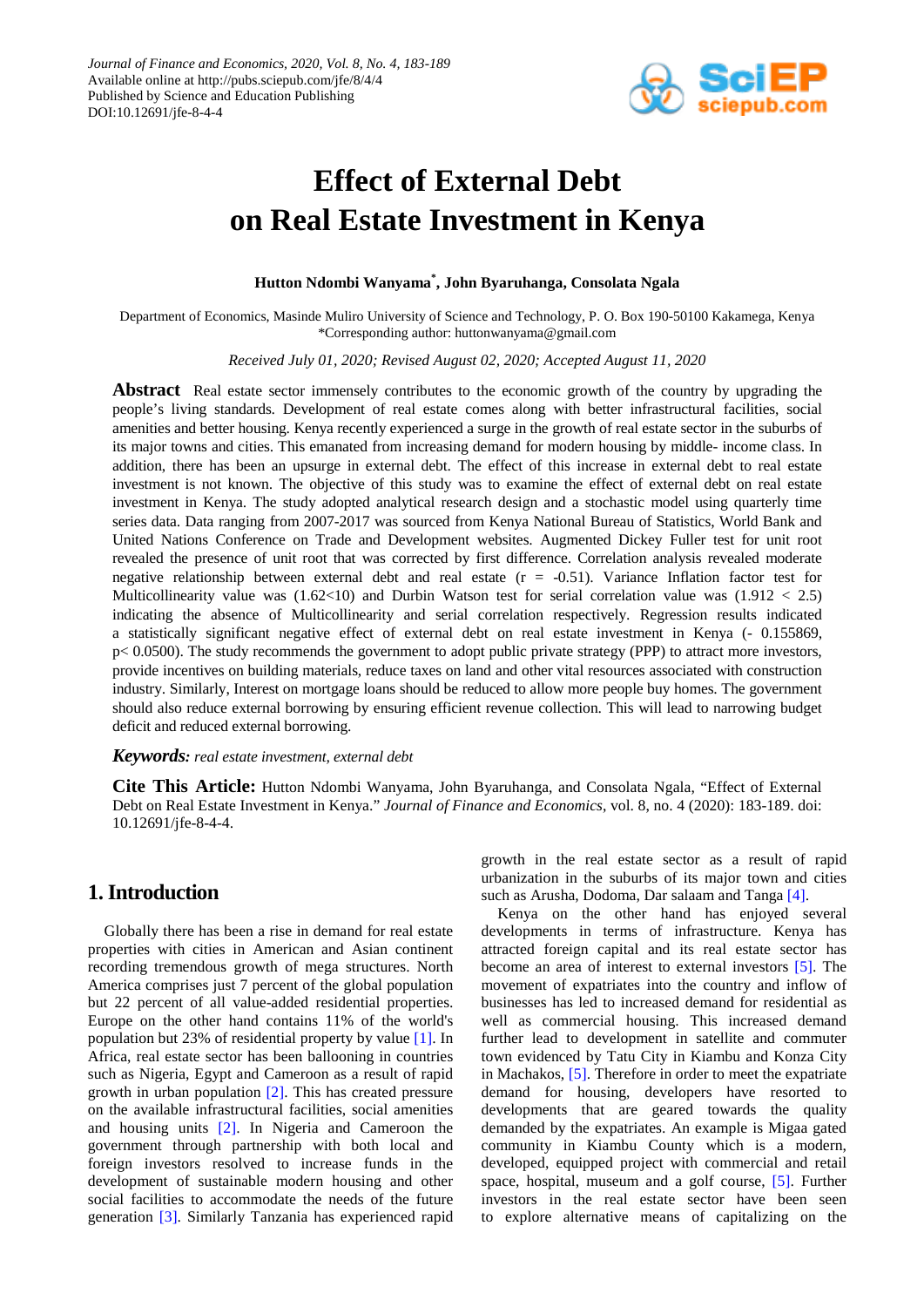promising sector through partnership with the government and financial institution [\[5\].](#page-5-4) According to the Cytonn Investment Real Estate Report of the third quarter of 2015, the largest increase in the various sectors of the economy was posted by the construction sector and the property sector at 14.1 per cent ahead of agriculture, which reported 7.1 per cent and financial services at 10.1 per cent. However, the housing demand in Kenya supersedes housing supply as evidenced by the fact that the country faces an annual house demand of 200,000units per annum but only about 50,000 units were constructed per year from 2009-201[2 \[6\].](#page-5-5) Similarly, from the period 2013-2017, Kenya has been experiencing a rise of over 300,000 new households per year with more than half of the new households being in urban centers juxtapose less than 200,000 new households that have been constructed yearly from 2013 - 2017, [\[6\].](#page-5-5) Further Hass Consultant Real estate investment Report asserted that Nairobi County is suffering from middle income housing deficit attributable to high land prices, high cost of construction permit which has risen to 1.25% from the previous 0.006% of construction cost, high lending rates for those opting for mortgage use and high infrastructure costs accounting for 30% of construction. This high costs has contributed to slow growth of real estate sector in Nairobi amidst rising population [\[7\].](#page-5-6)

To meet the demand for financial requirements and budget deficit most of the countries borrow funds either within or outside the country. Globally Debt ratio in OECD countries rose from 70% in the 1990s to almost 110% in 2012. It was projected to increase to 112.5% of GDP by 2014 and even rising higher in the years to follow, [\[8\].](#page-5-7) The trend is seen not only in countries with a past of debt problems like Italy, Japan, Belgium, and Greece - but also in countries where the debt ratio was low including the US, UK, France, Portugal and Ireland [\[8\].](#page-5-7) Many economists see this increased level of debt as being unsustainable in many countries which in the long run affects the economic expansion in terms of real estate development. [\[9\]](#page-5-8) Point out that external debt has weak influence on the real estate sector in developed countries as opposed to developing countries. Many countries in Africa are facing an increase in unrelated debt levels. Tanzania's debt rose steadily and was close to Tshs 28 trillion in January 2015, a pattern that was predicted to remain against declining revenues [\[4\].A](#page-5-3)ccording to [\[10\]](#page-5-9) Tanzania's Gross Domestic Product (GDP) stood at Tshs 52 trillion at current prices as of November 2013, which exceeded 50 percent. This was one of the variables responsible for the decline in growth in the real estate sector in Tanzania in the context of rising population growth,  $[11]$ .

In the last five years Kenya has experienced a consistent rise in public debt as a percentage of GDP. Kenya recorded 51.45% in the year 2015, 54.50% in 2016, 55.18% in 2017 and 60.15% in 2018, [\[12\].](#page-5-11) This trend is worrying especially in an economy where the majority live below the poverty line. Kenya has a 2.1 million-unit shortfall for small and medium-sized homes and almost 51% of residential households' live in the slums. The state has not so far achieved its goal of officially increasing the supply of affordable housing to the citizens particularly those living in the slums. The initial target of the Kenya

Vision 2030 medium-term plan (MTP I, 2009-2012) was to provide 200,000 housing units per annum at all income levels by 2012 but the outcome was dismal as only 3000 housing units were constructed against the targeted 200,000 units. Even though Kenya identified affordable housing as a paramount pillar in the Big 4agenda geared towards transforming Kenya into a middle income economy, problem of housing shortage may become acute in future if the rapid development and urbanization rates are not coupled with increasing investment in the real estate sector. Observed also in Kenya is the recent surge in external borrowing to finance major development projects in the country which has caused the debt to GDP ratio to rise. The effect of this rising external debt on real estate investment in Kenya warrants an examination.

According to [\[13\]](#page-5-12) who used data from 1970 to 2007 on selected West African states and using the Granger Causality Error Correction Model found out that external debt had specific effects in the real estate sector in different countries due to structural differences and appears to have significant immediate impacts. Similarly, [\[14\]](#page-5-13) using Nigerian External Debt Causality Tests from Granger, found that the link is adverse between economic growth and Nigeria's current extent of external debt. Furthermore, the Pairwise Granger Causality test showed that there was a uni-direct causality between international debt service payments and 10% economic growth. In addition, Granger's economic growth was found to have a 1% importance of external debt service payment. The above study employed non-linear models to depict the relationship between the variables and only focused on effects of external growth on economic growth in general. In contrast, this study used the Vector Error Correction Model (VECM) to depict the long run causality in the real estate development in Kenya and focused on the effects of external debt on the real estate development as an individual unit in the general economic growth in Kenya.

A study done in Kenya, using a simultaneous equation models, founds a negative relationship between debt-servicing and economic growth rate, [\[15\].](#page-5-14) Similarly [\[16\]](#page-5-15) using gravity and probit model found that external debt has negative impact on economic growth and there also existed a "crowding out" effects (effects of huge external debt stock).However the studies failed to confirm the presence of debt "overhang "effects (effects of external debt service payments) on Private investment in Kenya, [\[15,16\].](#page-5-14) In a study in Kenya on the effect of external debt on Economic growth [\[17\]](#page-5-16) using linear and quadratic models, found out that external debt has negative impact on economic growth. However, this study findings generalizes the impact of external debt on the economic growth without pointing out how it affects individual macroeconomic variables in the economy and how they contribute to the growth of the economy. Few studies have attempted to investigate external debt-growth relationships using a non-linear model and found the relationship to be insignificant for both developing and developed countries, [\[18,19\].](#page-5-17) This raises concern as, to what extent, could be the effect of external debt on real estate investments in Kenya. This study sought to examine the effect of up surging external debt on real estate investment in Kenya. It is apparent that many studies done on real estate investment have made little emphasis on the effect of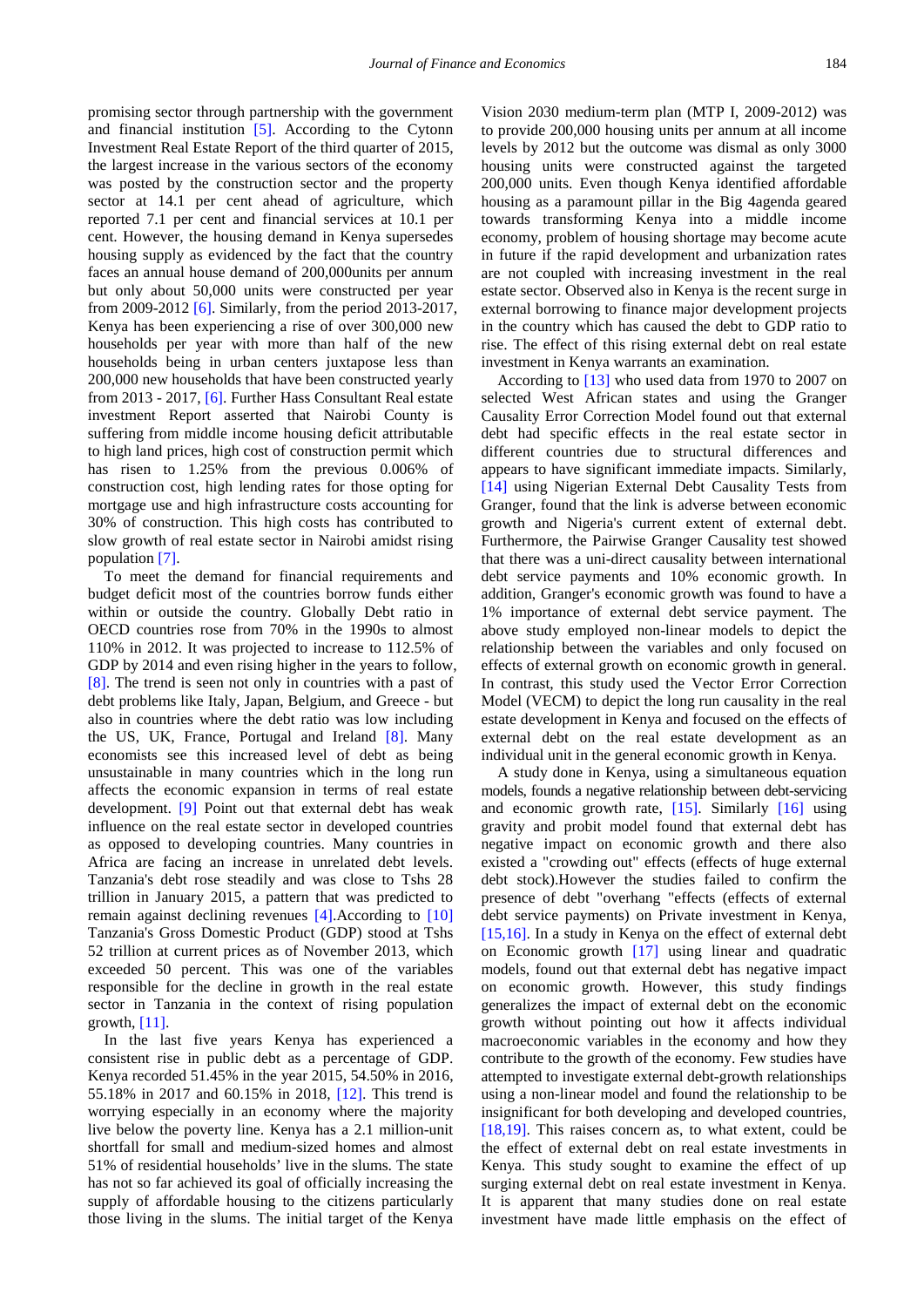external debt on real estate investment in Kenya. Economic theory and literature review established that real estate was affected by real exchange rate, inflation, institutional quality, tax rate, gross domestic product, political stability and labor costs, trade balance, GDP growth rate, wage rate, urbanization and incentives by the government to attract real estate investments. However, this study has introduced External debt as new factor.

This current study expounded clearly how External debt affects real estate in particular as a unit in economic growth using a time series data and analytical research design. The study tested the null hypothesis that there is no statistically significant effect of external debt on real estate investment in Kenya using time series data from 2007-2017. The eleven years was good enough to cater for any structural changes that had occurred on the real estate sector. The choice of 2007 to 2017 for analysis was influenced by the fact that it was the time during which Kenya started experiencing tremendous structural breaks in the real estate sector. Kenya experienced post-election violence in 2007 that had huge effects on foreign direct investment inflows in the real estate sector and loans from external borrowers. Similarly many structural changes occurred in Kenya between 2007 and 2017 that had impact on real estate development amongst them is the constitutional change in 2010 which guaranteed investors favorable business environment and government support through Public Private Partnership (PPP) agreements. The inception of Flagship projects including the Standard Gauge Railway (SGR) in (2013) Mombasa Port Modernization (2015) Lamu Port-South Sudan-Ethiopia-Transport (LAPSSET) project (March 2012), rehabilitation of airports and airstrips (2015) tremendously influenced the rates of real estate development.

This study provides information to both local and international investors on the effect of external debt on real estate investment in Kenya. Finally, the Government of Kenya may find it useful especially in the development of policies and regulations to attract more investors in the real estate sector for economic prosperity and achievement of housing pillar in the big 4 agenda. The study also contributes to the body of knowledge that already exists.

#### **2. Theoretical Framework**

This study was modeled on Debt- Overhung theory of External Debt. According to [\[20\],](#page-5-18) debt overhang model postulates that if a prospective debt is more likely than the repayment capacity of the country, expected debt-service costs are likely to diminish further domestic and foreign investment because the expected return on productive investment projects is very low, which is a major share of economic support. This will ultimately decrease domestic and foreign investment and thus reduce economic growth, [\[21\].](#page-5-19) This argument is represented in the debt "Laffer curve" in [Figure 1,](#page-2-0) which demonstrate how larger debt stocks tend to be associated with lower probabilities of debt repayment.

The increase in debt factor, which is upward or "good" in the curve, is linked with an exponential rise in expected debt refund, while the increase in debt reduces expected debt repayment in the downside or downward side of the curve. [\[20\]](#page-5-18) noted that if certain likelihood exists for potential debt to be greater than that of the country, the projected cost of debt servicing would prevent further domestic and foreign investment as the anticipated return on successful investment projects would be very small to sustain the economy. This will eventually discourage further domestic and foreign investment[, \[22\].](#page-5-20)

<span id="page-2-0"></span>

**Figure 1.** Debt Laffer curve (Source: IMF Quarterly Magazine - Finance & Development (2013))

## **3. Methodology**

The study adopted analytical research design using time series data from 2007-2017. Secondary data was sourced from Kenya National Bureau of Statistics (KNBS) publications as well as economic surveys and World Bank website. The analytical research design was used in order to gain a better understanding and a more insightful interpretation of the result. The study data which were quantitative in nature were analyzed using descriptive as well as inferential statistics. Descriptive statistics included frequency distributions, mean, standard deviation and percentages. Inferential statistics included the estimation of regression analysis to evaluate the effect of External debt and real estate investment in Kenya. Real estate investment was measured byannual capita investment as a percentage of GDP and external debt also as a percentage of GDP.

|  |  |  |  | Table 1. Description and Measurement of Variables |  |
|--|--|--|--|---------------------------------------------------|--|
|--|--|--|--|---------------------------------------------------|--|

| Variable             | <b>Description</b>                                                                                    | <b>Measurement</b>                                       | <b>Prior-Expected Sign</b> |
|----------------------|-------------------------------------------------------------------------------------------------------|----------------------------------------------------------|----------------------------|
| Real estate          | This is the growth of real estate investment                                                          | Annual capita investment in it as a<br>percentage of GDP | $+/-$                      |
| <b>External Debt</b> | This is the long-term debt owed to non-residents<br>repayable in foreign currency, goods and services | As percentage of GDP                                     | $^{+/-}$                   |

**Source:** Author (2020).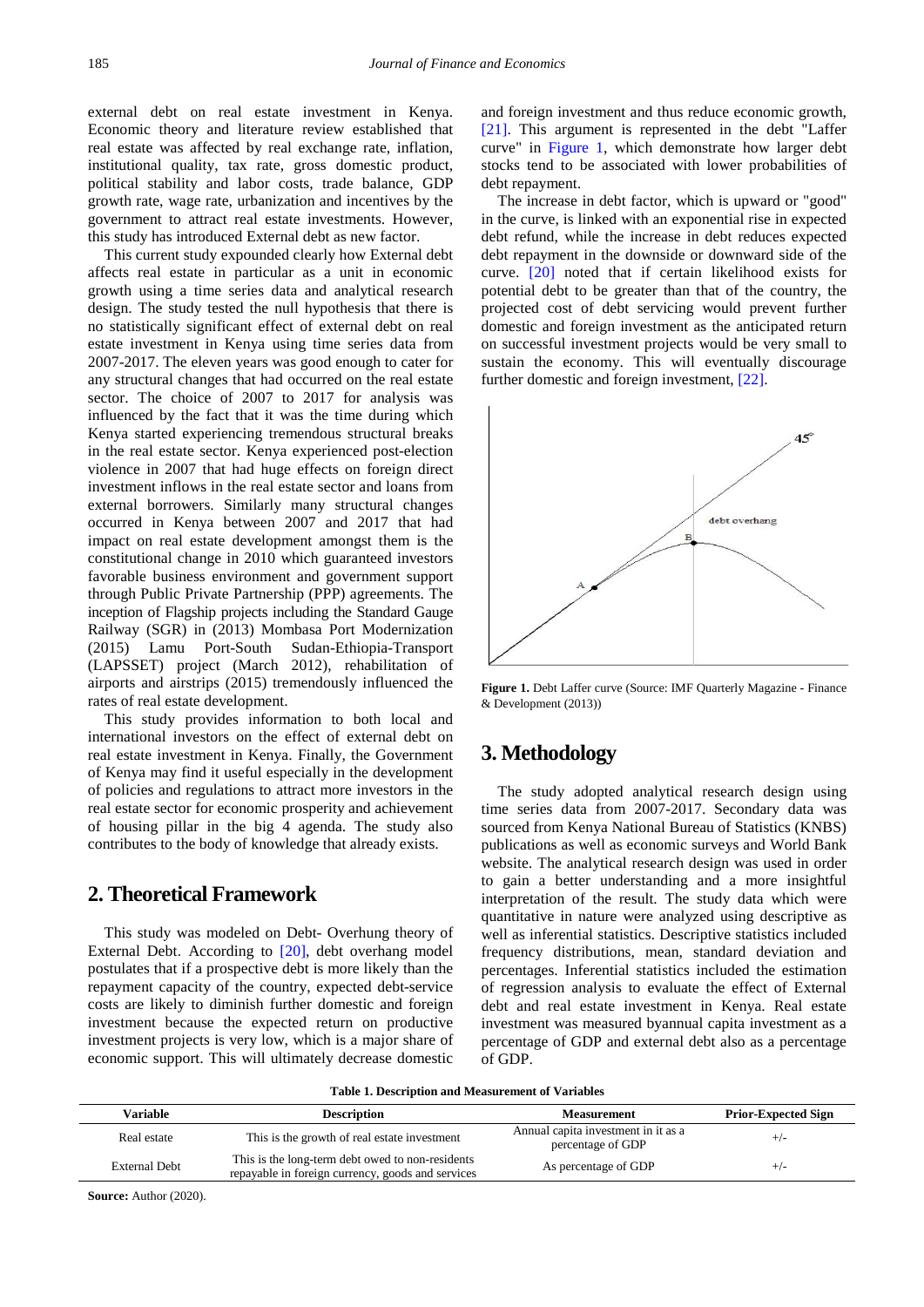Time series data were subjected to pre-estimation tests to find if the data exhibits desirable statistical properties remove estimator's biases and enable suitable analysis. Further, estimating time series variables that contain unit root leads to a spurious regression results. The Augmented Dickey-Fuller test for stationarity (integration of order 1) or non-stationarity (integration of order 0) of real estate investment and external debt variables was done. The Augmented tests were applied because of its robustness. The hypotheses for Augmented Dicker Fuller test were:

 $H_0$ : Series is non-stationary versus alternative hypothesis  $H_1$ : Series is stationary.

<span id="page-3-0"></span>

| Number of observations $= 42$                                      |          |        |                              |    |                   |           |  |  |
|--------------------------------------------------------------------|----------|--------|------------------------------|----|-------------------|-----------|--|--|
| <b>At Levels</b>                                                   |          |        |                              |    |                   |           |  |  |
| Conclusion<br>Critical values<br>Prob $>  t $<br>Variables<br>Z(t) |          |        |                              |    |                   |           |  |  |
|                                                                    |          |        | $1\%$                        | 5% | 10%               |           |  |  |
| <b>RES</b>                                                         | $-1.154$ | 0.6930 | $-3.6280$ $-2.950$ $-2.6080$ |    |                   | Unit root |  |  |
| EXD                                                                | 3.237    | 0.9989 | $-3.628$                     |    | $-2.950 - 2.6080$ | Unit root |  |  |

**Source:** Researcher (2020).

The null hypothesis for ADF test states that series have unit root against alternative hypothesis that the time series data are stationary. The variables exhibited unit root at levels, RES (p-value 0.6930> 0.0500) and EXD (p-value  $0.9989 > 0.0500$  as shown in [Table 2.](#page-3-0) Therefore the null hypothesis was accepted and the alternative hypothesis rejected. This showed that the variables contained unit root. However, upon first difference, they all became stationary as shown by the probability values in the [Table 3.](#page-3-1) All the variables had (p-values  $< 0.0500$ ).

**Table 3. Dickey Fuller Unit root test at first difference**

<span id="page-3-1"></span>

| Number of observations $= 42$ |          |                                              |       |                            |     |             |  |  |
|-------------------------------|----------|----------------------------------------------|-------|----------------------------|-----|-------------|--|--|
| First difference              |          |                                              |       |                            |     |             |  |  |
| Variables                     | Z(t)     | Critical values<br>Conclusion<br>Prob>  t    |       |                            |     |             |  |  |
|                               |          |                                              | $1\%$ | 5%                         | 10% |             |  |  |
| <b>RES</b>                    |          | $-3.676$ $0.0045$ $-3.634$ $-2.952$ $-2.610$ |       |                            |     | I(1)        |  |  |
| EXD                           | $-3.643$ | 0.0281                                       |       | $-3.534$ $-2.952$ $-2.610$ |     | <i>I(1)</i> |  |  |

**Source:** (Author, 2020).

[Table 3](#page-3-1) shows that all the variables had a (p-values  $\lt$ 0.0500) thus the series were stationary at first difference denoted as *I (1)*. Therefore the null hypothesis of series having unit root was rejected in favor of alternative hypothesis that the series contain no unit root and it was therefore concluded that the series were stationary at first difference denoted as *I (1)*.

In addition, the study carried a skewness kurtosis test to determine how likely it is for a random variable underlying the data sets to be normally distributed. Skewness is a measure of symmetry of the probability distribution of a random variable about its mean. It represents the amount and the direction of skew. On the other hand, kurtosis represents the height and of the central peak relative to that of the standard bell curve[, \[23\]](#page-5-21)

**Table 4. Test for Skewness and kurtosis**

From [Table 4](#page-3-2) it was established that the probability chi2 value of skewness and kurtosis were above 0.05 for all variables. This is an indication that the direction of distribution of variables around their means was asymptotically normally distributed for both skewness and kurtosis of the data. Hence the null hypothesis  $H_0$ -Data follows asymptotic normal distribution was accepted and the alternative hypothesis $H_1$ - Data does not follow asymptotic normal distribution was rejected.

Further, Durbin Watson test was also carried out to test for autocorrelation or serial correlation. The Durbin Watson statistics was found to be (1.915158) which lie between 1.5 and 2.6 hence no presence of autocorrelation in tim[e \[24\].](#page-5-22) Lastly, the study tested for the presence of heteroscedasticity which takes place when the variance of the error term keeps changing for all the values of independent variables. The error term can vary from one observation to another meaning the variance of error term is dependent on the magnitude of the independent variable. This study used the Breusch-Pagan test to check for the presence of heteroscedasticity [\[25\].](#page-5-23) The result obtained is shown in [Table 5.](#page-3-3)

**Table 5. Breusch- Pagan / Cook-Weisberg test for Heteroscedasticity**

<span id="page-3-3"></span>

| Chi 2(1)                          | 3.10   |
|-----------------------------------|--------|
| Prob $>$ chi 2                    | 0.0782 |
|                                   |        |
| Ho: Constant variance             |        |
| Variables: fitted values of Dltxr |        |
|                                   |        |

**Source:** Author's Computation based on STATA 2020.

From [Table 5](#page-3-3) it can be observed that the Prob> chi 2 value is 0.0782 which is greater than 0.05 therefore indicating that heteroscedasticity is absent hence the null hypothesis is accepted and the alternative hypothesis is rejected.

A stochastic model was then adopted to represent the estimated effect of external debt on real estate investment in Kenya.

The model was modified as;

$$
RES_t = f\left( EXP_t\right) \tag{1.0}
$$

In expansion equation 3.1 becomes

$$
RES_t = \beta_0 + \beta_1 EXD_t + \varepsilon_t \tag{1.1}
$$

Where,  $RES<sub>t</sub>$  is the real estate,  $\beta_0$  is the intercept,  $END<sub>t</sub>$  is the external debt,  $\varepsilon_t$  the stochastic error term, t is the time,  $\beta_1$ , is the regression estimate parameters.

### **4. Results and Discussion**

The study determined the descriptive nature of the data in order to check for the presence of outliers in the variables values. Mean was used to locate the center of the relative frequency distribution while the standard deviation measures the spread of a set of observations. The results presented in [Table 6](#page-3-4) showed that Real estate investment (RES) had a mean of (6.7636) and standard deviations of (1.3103)

| <b>Table 6. Summary of Descriptive Statistics</b> |  |  |  |
|---------------------------------------------------|--|--|--|
|---------------------------------------------------|--|--|--|

<span id="page-3-2"></span>

| Equation | pr(skewness) | pr(kurtosis)      | Adi.Chi2 | $Prob$ >chi2 | Variable   | Observation | Mean   | Std.<br>Dev | Min | Max     |
|----------|--------------|-------------------|----------|--------------|------------|-------------|--------|-------------|-----|---------|
| $D$ res  | 0.2780       | <sup>3,7654</sup> | 2.63     | 0.0962       | <b>RES</b> | 44          | 6.7636 | .3103       |     | 8.59375 |
| D exd    | 0.5116       | 0.8973            | 1.34     | 0.2623       | EXD        | 44          | 26.4   | 4.4742      |     | 37.8843 |

**Source:** Author's Computation based on STATA 2020.

<span id="page-3-4"></span>**Source:** Researcher, (2020).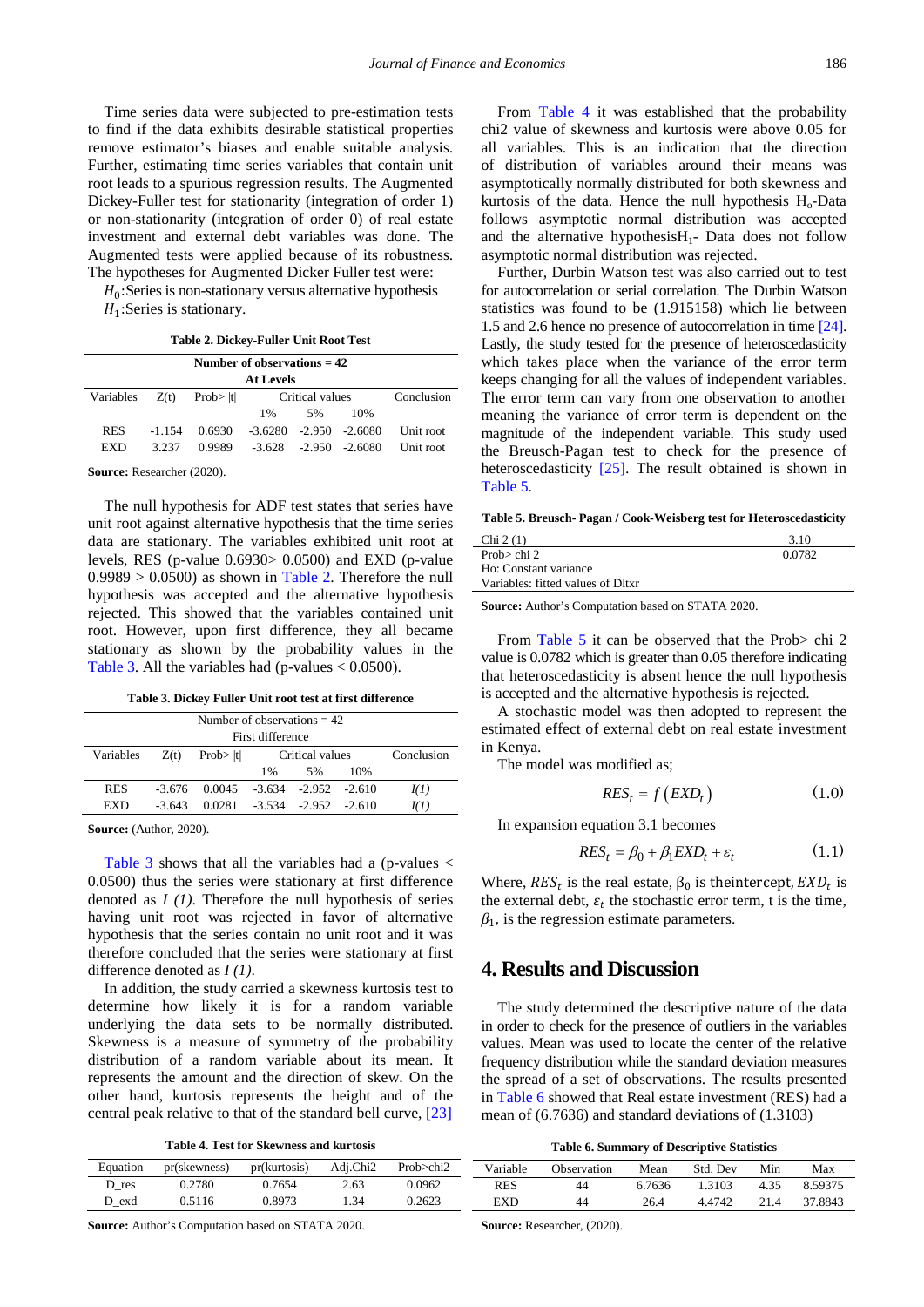External debt measured as percentage of total debt had a mean of (26.4) and standard deviation of (4.4742). External debt was widely spread as it registered the highest standard deviation of (4.4742) which indicated that majority of the values lie away from its mean value. The range of data, which is the difference between the maximum value and minimum value was a huge gap which demonstrates fluctuations in this economic variable. This fluctuation is attributed the post-election violence in 2008-2009 which painted a bad picture of Kenya to the international lenders and scared investor and external lenders who issued little loans as compared to loans issued from 2013 -2017 from external lenders due to steady political climate, favorable economic policies and huge government projects that required heavy funding from external loans, [\[26\].](#page-5-24)

In addition, pair wise correlation analysis done between real estate investment and external debt indicated a moderate negative relationship as shown by the coefficient value of  $r = -0.5105$  an indication that as external debt increases real estate investment decreases but moderately. This could be explained by a steady increase in foreign debt from commercial banks which was largely non concessional observed between March 2015 and September 2017 (20.3 and 30.7 respectively) while concessional multilateral loans on Real estate investment was declining steadily due to the rising debt to GDP ratio that had scared the external lenders doubting the ability of Kenya to repay the loans in due time, [\[27\].](#page-5-25) The results further agree with the findings of  $[14,28]$  who found out that real estate negatively and moderately related with the external debt.

Further, results from regression analysis revealed a significant negative effect  $(-0.155869, p < 0.0500)$  of external debt on real estate investment in Kenya as shown in [Table 7.](#page-4-0) This showed that for a percentage increase in external debt real estate investment decreases by -0.155869 as a percentage of GDP.

|  |  |  |  |  | <b>Table 7. Results from Regression Analysis</b> |  |
|--|--|--|--|--|--------------------------------------------------|--|
|--|--|--|--|--|--------------------------------------------------|--|

<span id="page-4-0"></span>

| <b>DRES</b>                                                                                                                          | Coefficients Std. Err. |  | Z. | P >  z | [95% Conf.<br><b>Intervall</b>        |  |  |
|--------------------------------------------------------------------------------------------------------------------------------------|------------------------|--|----|--------|---------------------------------------|--|--|
| DEXD                                                                                                                                 | $-155869$              |  |    |        | 0.509283 -3.06 0.004 -2587995-0529397 |  |  |
| Constant                                                                                                                             | -1423108               |  |    |        | .0333107 4.27 0.000 .0749874.-2096342 |  |  |
| Number of observations = 43 F ( $2, 40$ ) = 61.21R- squared = 0.8195<br>Adjusted R-squared = $0.8033Prob > f = 0.000RootMSE = .1835$ |                        |  |    |        |                                       |  |  |

**Source:** Researcher (2020).

Moreover 81 percent of the variations in real estate investment are explained by variations in external debt. The null hypothesis was therefore rejected and alternative accepted that there is a statistically significant effect of external debt on real estate investment in Kenya was accepted. This study concluded that high external debt induces the government to divert finances from real estate investment as part of development projects to pay the external debt. Thus external debt crowded out real estate investment in Kenya.

According to [\[29\],](#page-6-0) Kenya's total debt burden has been rising steadily since 2013.Kenya's total debt burden was 21.3%, up from the 2008-2012 with an 5-year average of 15.1%, indicating that public debt has been growing at an

increasing rate over the years when compared with GDP growth, which has been growing by 5.9% on average over the last 5-years. This has raised much concern to investors in real estate sector and resulted to decline in the development of real estate sector as investor fear the depreciation of the Kenya currency against other currencies particularly the dollar which may have huge impacts on yearly yields from their investments. As a result the real estate sector has continued to record a slowdown in its activity. In 2018, KNBS released their August issue of The Leading Economic Indicators (LEI), highlighting that the value of building plans approved by Nairobi City County between January and July 2017 decreased by 18.4% to Kshs 149.5 billion from Kshs 183.2 billion between January and July 2016. The value of residential approvals during the same period declined by 17.4% to Kshs 88.5 billion in 2017 from Kshs 107.2 billion in 2016, while the value of commercial approvals declined by 15.1% to Kshs 61.0 billion from Kshs 76.1 billion during the same period in 2017 and 2016, respectively.

According to the study findings, this decline in approvals could be explained by: First increase in tax duty levied on construction materials as a strategy by the Kenya Revenue Authority (KRA) to raise more revenue to service the external loans [\[30\].](#page-6-1) The second reason could be reduced credit to the private sector by banks as a result of the enactment of the Banking Amendment Act 2015 that has seen concessional credit growth on real estate sector decrease to 1.6% in August 2017 compared to 5.4% in August 2016. Finally the wait and see attitude adopted by real estate investors during the electioneering period, Kiprotich [\[22\].](#page-5-20) Consequently, Foreign debt from commercial banks, which is largely non-concessional, has been rising steadily from 20.3% in March 2015 to 30.7% in September 2017 while largely concessional multilateral loans on Real estate investment have been declining steadily due to the rising debt to GDP ratio that has scared the external lenders doubting the ability of Kenya to repay the loans in due time [\[27\].](#page-5-25) According to [\[31\],](#page-6-2) should the Debt to GDP ratio continue to rise, the concessional loans on real estate sector are going to decrease further and this will have a huge negative effect on housing units constructed yearly. These findings concur with Debt-Overhung Theory which argues that if there is some likelihood that in the future, debt will be larger than the country's repayment ability, expected debt-service costs will discourage further domestic and foreign investment because the expected rate of return from the productive investment projects such as the real estate and manufacturing will be very low to support the economy. This eventually will further reduce both domestic and foreign investments and hence downsize the growth of economic units such as the real estate sector, Manufacturing, exportation and industrialization. The results further agree with the findings of [\[14\]](#page-5-13) who found a negative relationship between external debt and Economic growth in terms of real estate investment. These findings however, contradict the findings of  $[18,19]$  who found the relationship between external debt and real estate growth to be insignificant. Poor financial condition of a country clearly indicates a relatively unfavorable environment for foreign investors in real estate sector.

The study estimated a regression equation of the form: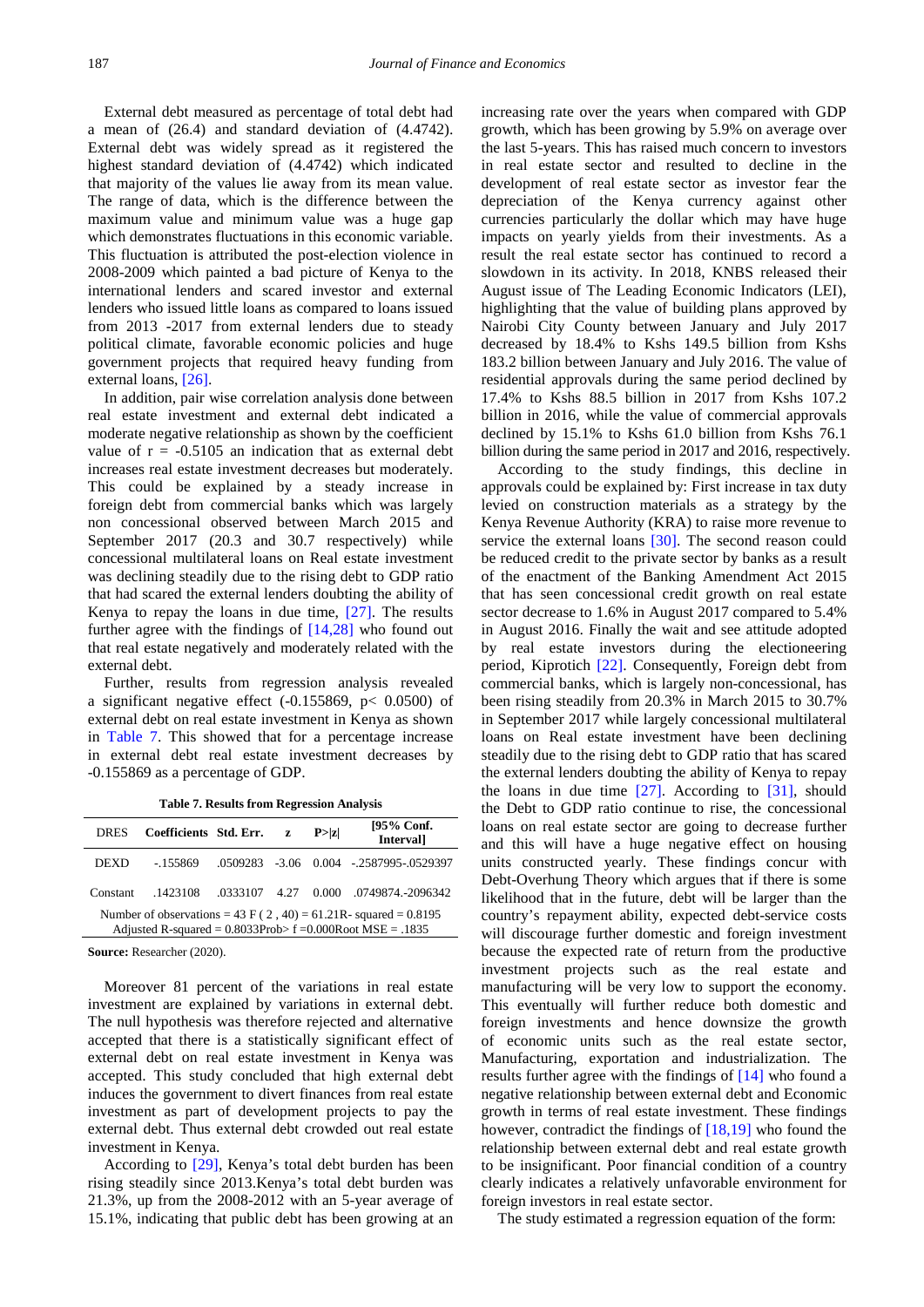$$
DRES = 0.1423108 - 0.155869 DEXD_t \tag{4.1}
$$

Where DRES is the first difference of Real estate, DEXD the first difference of external debt whereas  $t =$ Time series data. The above estimated model shows that if external debt is held constant, the annual real estate investment will be (0.1423108) as a percentage of GDP and as external debt increases by 1 as a percentage of GDP, real estate investment deceases by 0.155869 as a percentage of GDP.

#### **5. Conclusion and Recommendations**

The study concluded that external debt has a negative effect on real estate investment in Kenya. It was affirmed that there was a negative and marginal relationship between external debt and real estate investment in Kenya. External debt therefore is a hindrance to real estate investment in Kenya. Kenya is experiencing increasing population of middle income people and thus increasing demand for better and affordable housing. This requires major investments in the real estate sector which can be achieved through partnership with both foreign and local investors. Therefore the government need to adopt public private strategy (PPP) to attract more investors, provide incentives on the building materials, and reduce taxes on land and other vital resources associated with construction industry. Similarly, Interest on mortgage loans should be reduced in order to allow more people to buy their own homes. This will stimulate investors in this sector to construct more housing units at affordable prices. This will enable the government to achieve its big 4 agenda on affordable housing and the vision 2030. The government should also reduce external borrowing by encouraging the Kenya Revenue Authority to improve revenue collection mechanisms to maximize the amount collected in revenue, which will lead to a narrowing budget deficit and reduced total borrowing. Building an export-driven economy by encouraging growth in the manufacturing sector to increase the value-added exports and hence increasing the value of our exports vis-à-vis imports, leading to an improved current account deficit. This will attract more investors into different economic sectors particularly the real estate sector. Lastly, external commercial borrowing should be limited to development projects with high financial and economic returns, a move that will ensure the expensive debt is invested in projects that yield more returns.

#### **References**

- <span id="page-5-0"></span>[1] New York Times Report (2016), Third World Cities in Global Perspective: the Political Economy of Uneven Urbanization, West view Press, Boulder, Colorado.
- <span id="page-5-1"></span>[2] Henderson.K.L., (2006). Trends of economic growth and the present level of external debt in Nigeria. Evidence from ten African countries. International Journal of Economics and Finance, 2(2), 168-177.
- <span id="page-5-2"></span>[3] Andrea, K.J., (2010). Trends of economic growth, Real estate development and the present level of external debt in Nigeria. Evidence from West African countries. International Journal of Economics and Finance, 2(2), 168-177.
- <span id="page-5-3"></span>[4] Kasidi .F.I., and Said .A. M., (2013), "Impact of External Debt on Economic Growth: A Case Study of Tanzania."
- <span id="page-5-4"></span>[5] Kenyan Economic Report (2013). Creating and Enabling Environment for Stimulating Investment for Competitive.
- <span id="page-5-5"></span>[6] Government of Kenya (GOK, 2018) Ministry of land and housing survey statistical release. Nairobi, Kenya
- <span id="page-5-6"></span>[7] Hass Consultant Real estate investment Report. (2019). State of the Kenyan towns and Cities2018/19: Bridging the Urban Divide, Nairobi, Kenya.
- <span id="page-5-7"></span>[8] World Bank, (2013). Global Investment Trends Monitor. United Nations. New York and Geneva: United Nations Conference on external debt and economic Development Publications.
- <span id="page-5-8"></span>[9] Adepoju, et al. (2014). The Impact of external debt on Foreign Direct Investment in developing nations International Journal of Business Administration. Vol. 57 (3), PP. 391-401.
- <span id="page-5-9"></span>[10] IMF/World Bank, (2016). "Investment Policy Review of Tanzania," Dar salaam Tanzania.
- <span id="page-5-10"></span>[11] World Bank, (2016). Trade facilitation and economic development: A new approach to quantifying the impact. The World Bank Economic forecast Review of East African Countries, 17(3), 367-389.
- <span id="page-5-11"></span>[12] Kenya National Bureau of Statistics (KNBS, 2017), Statistical Releases on public debt; Annual reports, Nairobi, Kenya
- <span id="page-5-12"></span>[13] Chinedu, O. J. (2013). Long-run relationship and causality between external debt and infrastructural development: Evidence from ten West African countries. International Journal of Economics and Finance, 2(2), 172-177.
- <span id="page-5-13"></span>[14] Ezeabasili .K.J., (2011) Relationship between economic growth and the present level of external debt in Nigeria. Evidence from ten African countries. International Journal of Economics and Finance, 2(2), 168-177.
- <span id="page-5-14"></span>[15] Kamau .N.B., (2006), The Impact of external debt on Foreign Direct Investment in Kenya. International Journal of Business Administration. Vol. 5 (3), PP. 148-157.
- <span id="page-5-15"></span>[16] Ndung'u .P.K., (2002), Effects of external debt on real estate development in Kenya, a paper submitted for the Annual International Business and Management (AIBUMA Conference, Nairobi).
- <span id="page-5-16"></span>[17] Kuria .K.B., (2001), Effect of Foreign Direct Investment and external debt on The Growth of Real Estate Firms in Kenya. University of Nairobi
- <span id="page-5-17"></span>[18] Adegbite et al., (2008) Trends of economic growth and the present level of external debt in Nigeria. Evidence from ten African countries. International Journal of Economics and Finance, 2(2), 168-177
- [19] Schclarek .J.M., (2004). The Impact of external debt on Foreign Direct Investment in Asia International Journal of Business Administration. Vol. 57 (3), PP. 291-315.
- <span id="page-5-18"></span>[20] Krugman .D.W., (1988). Debt -Overhangs Theory: Advanced-Economy Episodes since 1800," Journal of Economic Perspectives, Vol. 26, No. 3, pp. 69-86.
- <span id="page-5-19"></span>[21] Wamboye, E. (2012). External Debt, Trade and FDI on Economic Growth of Least Developed Countries. Cambridge Business & Economics Conference, Cambridge, UK.
- <span id="page-5-20"></span>[22] Kiprotich, N. C. (2015). The Relationship between Public Debt and Foreign Direct Investments in Kenya.
- <span id="page-5-21"></span>[23] Nachtsheim, C. J., Kutner, M. H., Neter, J., & Wasserman, W. (2014). Applied Linear Statistical Model Richard D. Irwin, Chicago IL.
- <span id="page-5-22"></span>[24] Greene, W. H. (2017). Limdep version 9, Econometric modeling guide, Volume 1. Econometric Software, Inc.: Plainview, New York.
- <span id="page-5-23"></span>[25] Gujarati, D.N (2012). Basic Econometrics  $4<sup>th</sup>$  edition review. McGraw-Hill, Book companies, New York. Industries and development.
- <span id="page-5-24"></span>[26] Government of Kenya, (GoK, 2016), "Annual Public Debt Management Report". Ministry of Finance Second Annual Debt Management Report. 34
- <span id="page-5-25"></span>[27] Hass Consultant Real estate investment Report. (2019). State of the Kenyan towns and Cities2018/19: Bridging the Urban Divide, Nairobi, Kenya.
- [28] Salome, C. J., (2016). Effect of Foreign Direct Investment and external debt on the Growth of Real Estate Firms in Kenya. Unpublished MBA University of Nairobi.